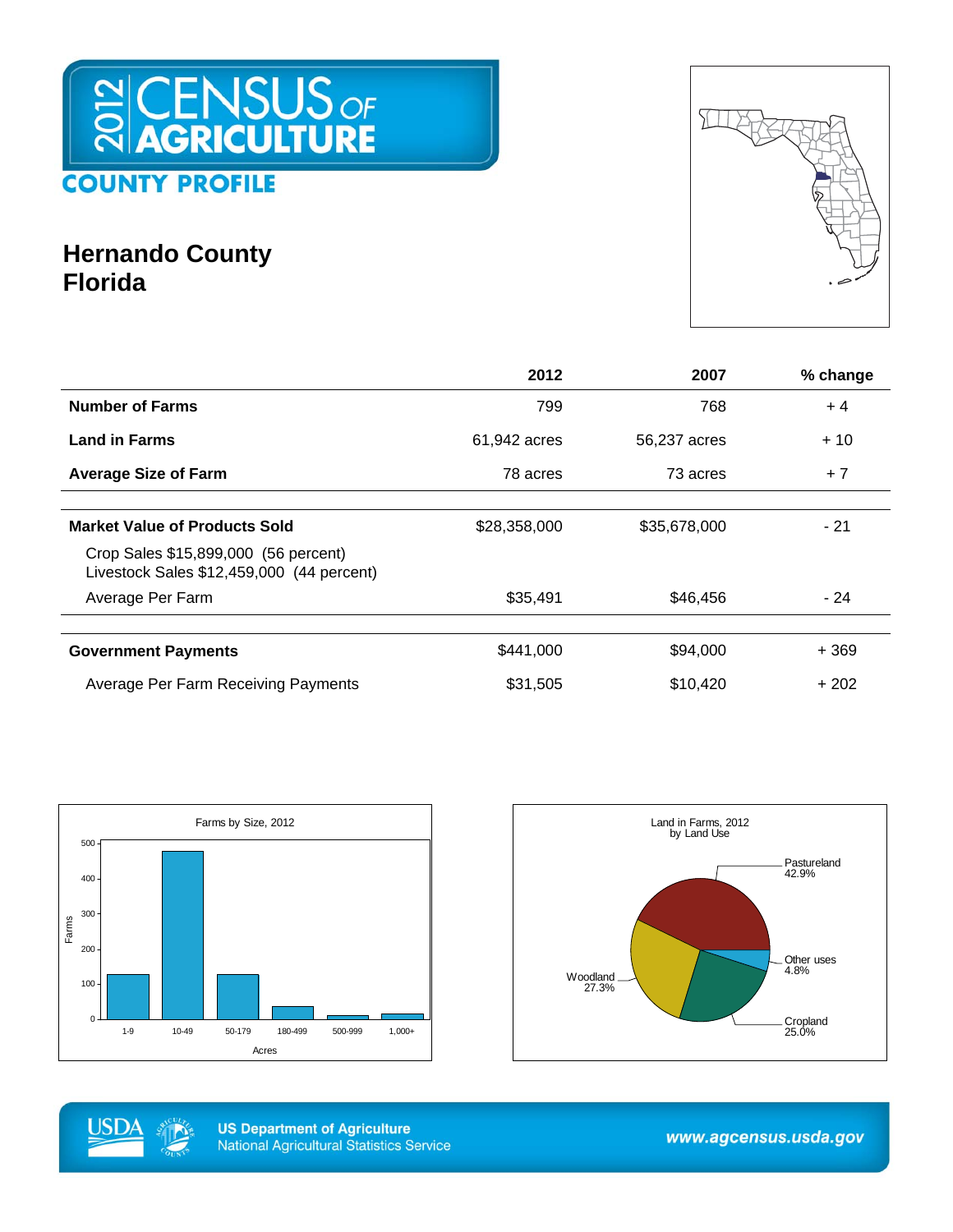# SCENSUS OF

### **COUNTY PROFILE**

## **Hernando County – Florida**

### **Ranked items among the 67 state counties and 3,079 U.S. counties, 2012**

| Item                                                                                                                                                                                                                                                                                                                                                                                                                                                                            | Quantity                                                                                          | <b>State Rank</b>                                                          | <b>Universe</b>                                                                       | U.S. Rank                                                                                         | <b>Universe</b>                                                                                                                 |
|---------------------------------------------------------------------------------------------------------------------------------------------------------------------------------------------------------------------------------------------------------------------------------------------------------------------------------------------------------------------------------------------------------------------------------------------------------------------------------|---------------------------------------------------------------------------------------------------|----------------------------------------------------------------------------|---------------------------------------------------------------------------------------|---------------------------------------------------------------------------------------------------|---------------------------------------------------------------------------------------------------------------------------------|
| MARKET VALUE OF AGRICULTURAL PRODUCTS SOLD (\$1,000)                                                                                                                                                                                                                                                                                                                                                                                                                            |                                                                                                   |                                                                            |                                                                                       |                                                                                                   |                                                                                                                                 |
| Total value of agricultural products sold<br>Value of crops including nursery and greenhouse<br>Value of livestock, poultry, and their products                                                                                                                                                                                                                                                                                                                                 | 28,358<br>15,899<br>12,459                                                                        | 44<br>42<br>29                                                             | 67<br>67<br>67                                                                        | 2.181<br>1,844<br>1,959                                                                           | 3,077<br>3,072<br>3,076                                                                                                         |
| VALUE OF SALES BY COMMODITY GROUP (\$1,000)                                                                                                                                                                                                                                                                                                                                                                                                                                     |                                                                                                   |                                                                            |                                                                                       |                                                                                                   |                                                                                                                                 |
| Grains, oilseeds, dry beans, and dry peas<br>Tobacco<br>Cotton and cottonseed<br>Vegetables, melons, potatoes, and sweet potatoes<br>Fruits, tree nuts, and berries<br>Nursery, greenhouse, floriculture, and sod<br>Cut Christmas trees and short rotation woody crops<br>Other crops and hay<br>Poultry and eggs<br>Cattle and calves<br>Milk from cows<br>Hogs and pigs<br>Sheep, goats, wool, mohair, and milk<br>Horses, ponies, mules, burros, and donkeys<br>Aquaculture | (D)<br>236<br>5,259<br>9,069<br>(D)<br>1,308<br>4,393<br>4,092<br>(D)<br>32<br>87<br>1,721<br>(D) | 49<br>50<br>23<br>30<br>(D)<br>28<br>13<br>33<br>29<br>17<br>16<br>8<br>29 | 53<br>5<br>17<br>64<br>65<br>64<br>34<br>66<br>66<br>67<br>33<br>64<br>64<br>66<br>55 | (D)<br>1,431<br>191<br>284<br>(D)<br>1,690<br>773<br>1,946<br>(D)<br>1,603<br>1,466<br>121<br>(D) | 2,926<br>436<br>635<br>2,802<br>2,724<br>2,678<br>1.530<br>3,049<br>3.013<br>3,056<br>2,038<br>2,827<br>2,988<br>3,011<br>1,366 |
| Other animals and other animal products                                                                                                                                                                                                                                                                                                                                                                                                                                         | (D)                                                                                               | (D)                                                                        | 67                                                                                    | (D)                                                                                               | 2,924                                                                                                                           |
| TOP CROP ITEMS (acres)                                                                                                                                                                                                                                                                                                                                                                                                                                                          |                                                                                                   |                                                                            |                                                                                       |                                                                                                   |                                                                                                                                 |
| Forage-land used for all hay and haylage, grass silage, and greenchop<br>Oranges, all<br>Other oranges<br>Nursery stock crops<br>Floriculture and bedding crops                                                                                                                                                                                                                                                                                                                 | 11,010<br>762<br>709<br>684<br>(D)                                                                | 12<br>23<br>22<br>21<br>6                                                  | 67<br>56<br>53<br>63<br>56                                                            | 1,529<br>34<br>34<br>133<br>(D)                                                                   | 3,057<br>174<br>162<br>2,077<br>1,848                                                                                           |
| TOP LIVESTOCK INVENTORY ITEMS (number)                                                                                                                                                                                                                                                                                                                                                                                                                                          |                                                                                                   |                                                                            |                                                                                       |                                                                                                   |                                                                                                                                 |
| Layers<br>Cattle and calves<br>Horses and ponies<br>Pullets for laying flock replacement<br>Goats, all                                                                                                                                                                                                                                                                                                                                                                          | 903,226<br>15,799<br>2,080<br>1,092<br>1,034                                                      | 4<br>32<br>14<br>10<br>16                                                  | 66<br>67<br>67<br>58<br>65                                                            | 108<br>1,545<br>434<br>541<br>539                                                                 | 3,040<br>3,063<br>3,072<br>2,637<br>2,996                                                                                       |

#### **Other County Highlights, 2012**

| <b>Economic Characteristics</b>             | Quantity  | <b>Operator Characteristics</b>                                   | Quantity |
|---------------------------------------------|-----------|-------------------------------------------------------------------|----------|
| Farms by value of sales:                    |           | Principal operators by primary occupation:                        |          |
| Less than $$1.000$                          | 293       | Farming                                                           | 409      |
| \$1,000 to \$2,499                          | 118       | Other                                                             | 390      |
| \$2,500 to \$4,999                          | 108       |                                                                   |          |
| \$5,000 to \$9,999                          | 82        | Principal operators by sex:                                       |          |
| \$10,000 to \$19,999                        | 80        | Male                                                              | 586      |
| \$20,000 to \$24,999                        | 12        | Female                                                            | 213      |
| \$25,000 to \$39,999                        | 22        |                                                                   |          |
| \$40,000 to \$49,999                        | 10        | Average age of principal operator (years)                         | 61.3     |
| \$50,000 to \$99,999                        | 25        |                                                                   |          |
| \$100,000 to \$249,999                      | 31        | All operators by race $2$ :                                       |          |
| \$250,000 to \$499,999                      | 8         | American Indian or Alaska Native                                  | 6        |
| \$500,000 or more                           | 10        | Asian                                                             |          |
|                                             |           | Black or African American                                         | 20       |
| Total farm production expenses (\$1,000)    | 39,356    | Native Hawaiian or Other Pacific Islander                         |          |
| Average per farm (\$)                       | 49,257    | White                                                             | 1,193    |
|                                             |           | More than one race                                                | 6        |
| Net cash farm income of operation (\$1,000) | $-9,480$  |                                                                   |          |
| Average per farm (\$)                       | $-11,865$ | All operators of Spanish, Hispanic, or Latino Origin <sup>2</sup> | 102      |

See "Census of Agriculture, Volume 1, Geographic Area Series" for complete footnotes, explanations, definitions, and methodology.

- Represents zero. (D) Withheld to avoid disclosing data for individual operations.<br><sup>1</sup> Universe is number of counties in state or U.S. with item. <sup>2</sup> Data were collected for a maximum of three operators per farm.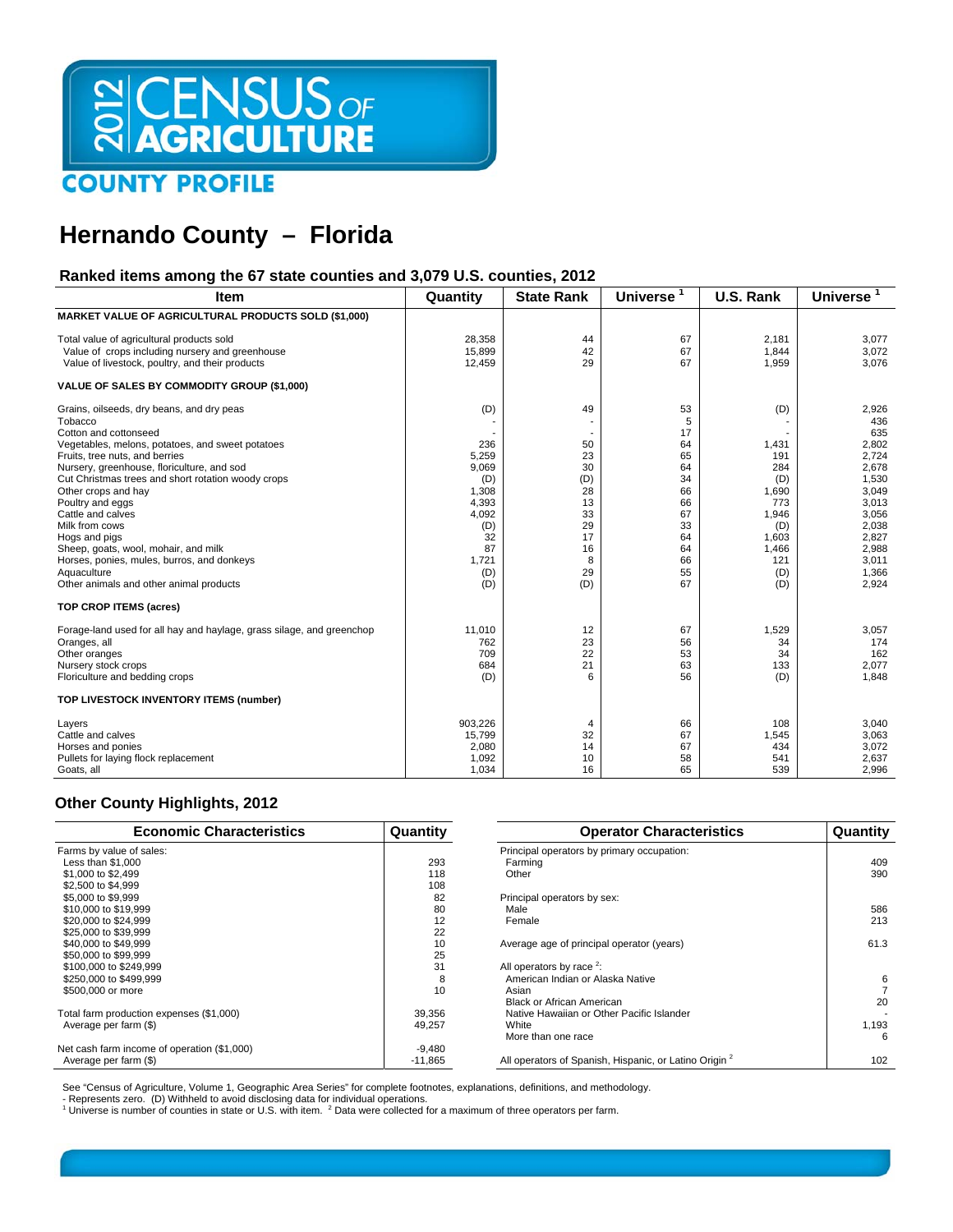

## **Citrus County Florida**



|                                                                                 | 2012         | 2007         | % change |
|---------------------------------------------------------------------------------|--------------|--------------|----------|
| <b>Number of Farms</b>                                                          | 559          | 411          | $+36$    |
| <b>Land in Farms</b>                                                            | 40,541 acres | 40,017 acres | $+1$     |
| <b>Average Size of Farm</b>                                                     | 73 acres     | 97 acres     | - 25     |
|                                                                                 |              |              |          |
| <b>Market Value of Products Sold</b>                                            | \$14,081,000 | \$14,388,000 | $-2$     |
| Crop Sales \$7,726,000 (55 percent)<br>Livestock Sales \$6,355,000 (45 percent) |              |              |          |
| Average Per Farm                                                                | \$25,190     | \$35,006     | - 28     |
|                                                                                 |              |              |          |
| <b>Government Payments</b>                                                      | \$146,000    | \$157,000    | $-7$     |
| Average Per Farm Receiving Payments                                             | \$7,318      | \$9,253      | - 21     |







**US Department of Agriculture National Agricultural Statistics Service** 

www.agcensus.usda.gov